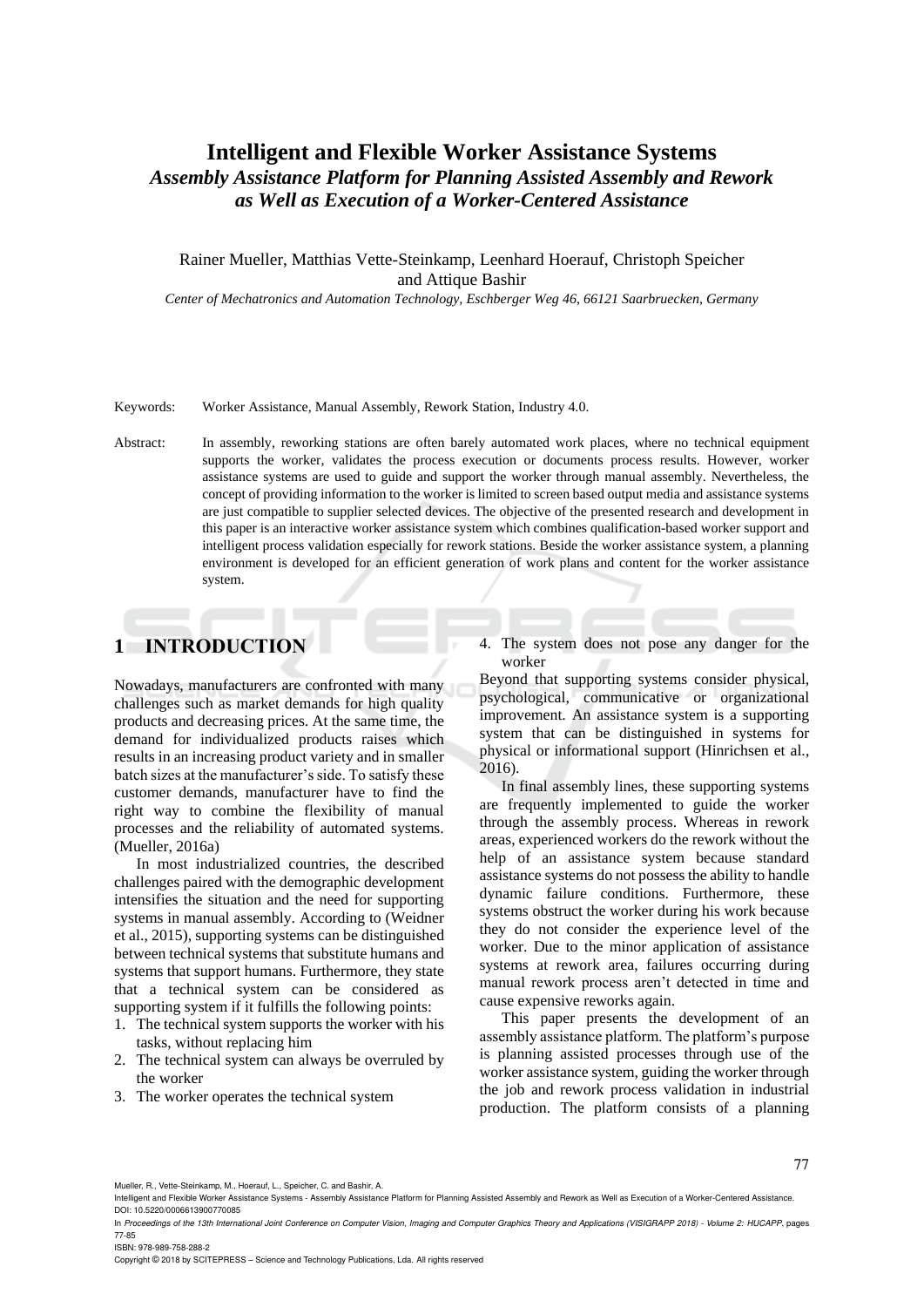environment to design dynamic process flows and a control system. The control system connects planning environment, worker assistance system and intelligent resources.

The ongoing research and development of the assistance platform is presented in following chapters: Chapter 2 gives an overview of the state of the art. Chapter 3 de1scribes the current situation and requirements for worker assistance in the rework station of an automotive supplier. In Chapter 4 the developed solution is presented, beginning with a short analysis of current worker assistance systems which are found in manufacturing companies nowadays. Chapter 5 summarizes the results of the research work and gives an outlook towards future work.

### **2 STATE OF THE ART**

To support the worker cognitively during manual processes, conventional media such as paper, tables and other drawings are widely used (Wiesbeck, 2014). However, these traditional concepts have the disadvantage that employees have to look at different objects and search for the correct information by flicking through the instructions. This is time consuming (Lusic and Fischer, 2016) and hinders the parallel handling of the product. The information supply is not efficient by using this unsuitable display techniques and can lead to assembly errors e.g. due to misinterpretation. These manuals are time-invariant, and therefore cannot represent information in temporal sequences directly. Hence, they burdens more cognitive load to the worker (Lusic and Fischer, 2015). Furthermore, manuals have to be updated contently and physically if they are available as printouts because they do not have any direct link to a digital planning environment. Process instructions written down on paper are more likely to be ignored, due to the extra handling effort.

Therefore, analogue and conventional information carriers have to be substituted by digital media and to provide the information in the most ergonomic way to the worker. The information representation is just one part of the assistance. It avoids failures by providing the worker with information for the right execution of the process. However, the second part is to check if a supposed completed process is executed as specified. Thus, assistance systems are equipped with sensors to evaluate the process. For example, camera technology is widely used to compare target state and actual state of a process.

Currently, there are several worker assistance systems available on the market. Looking at them reveals different stages of assistance. The main component of assistance systems is their informationdisplaying character. Moreover, they often have an evaluating component like cameras to detect differences between actual status and target status of the process or rather of the product.

A closer look at the available cognitive assembly assistance systems reveals that these systems consist mostly of two parts. The first part is the planning environment, whereas the second part is used to support the worker during the processes. In the planning environment, the user or a planner defines the processes and parameters which are used during the process later. The following characteristics are found in most worker assistance systems:

- Listing of processes to be executed
- Pointing to the current process (to be finished)
- Illustration of the process
- Manual quitting of the process

These systems are often restricted to the provider's specific resources. Even though they integrate several systems like pick-by-light, the amount of available resources integrated in the assistance system is limited. Moreover, most common worker assistance systems are limited to a worker guidance which appears in the form of a monitor with a job list and further human readable information like figures. Sometimes, there is only one sensor like a push button for quitting the process. Planning environments are used to configure the assistance systems, but are limited to integrate further resources. Because of this, processes with other resource requirements cannot be listed on the job list. E.g. camera based systems cannot validate the torque applied in a tightening process. Especially in the manual assembly or rework station where a lot of complicated and different kinds of processes have to be validated, the limitation of hedging technologies can be seen as insufficient. Most environments generate process lists by defining them step by step. These static job lists are unsuitable for a huge amount of variants as well as error code dependent rework processes. An error code corresponds to a defective behavior of the product and allows to determine the reason of the failure. It is provided by a test bench. However, changing the rework job is quite common because another failure reasons can be detected by the worker during the process execution.

Therefore, the system must pose the functionality to change the rework job dynamically on an error code, which is not provided by common systems.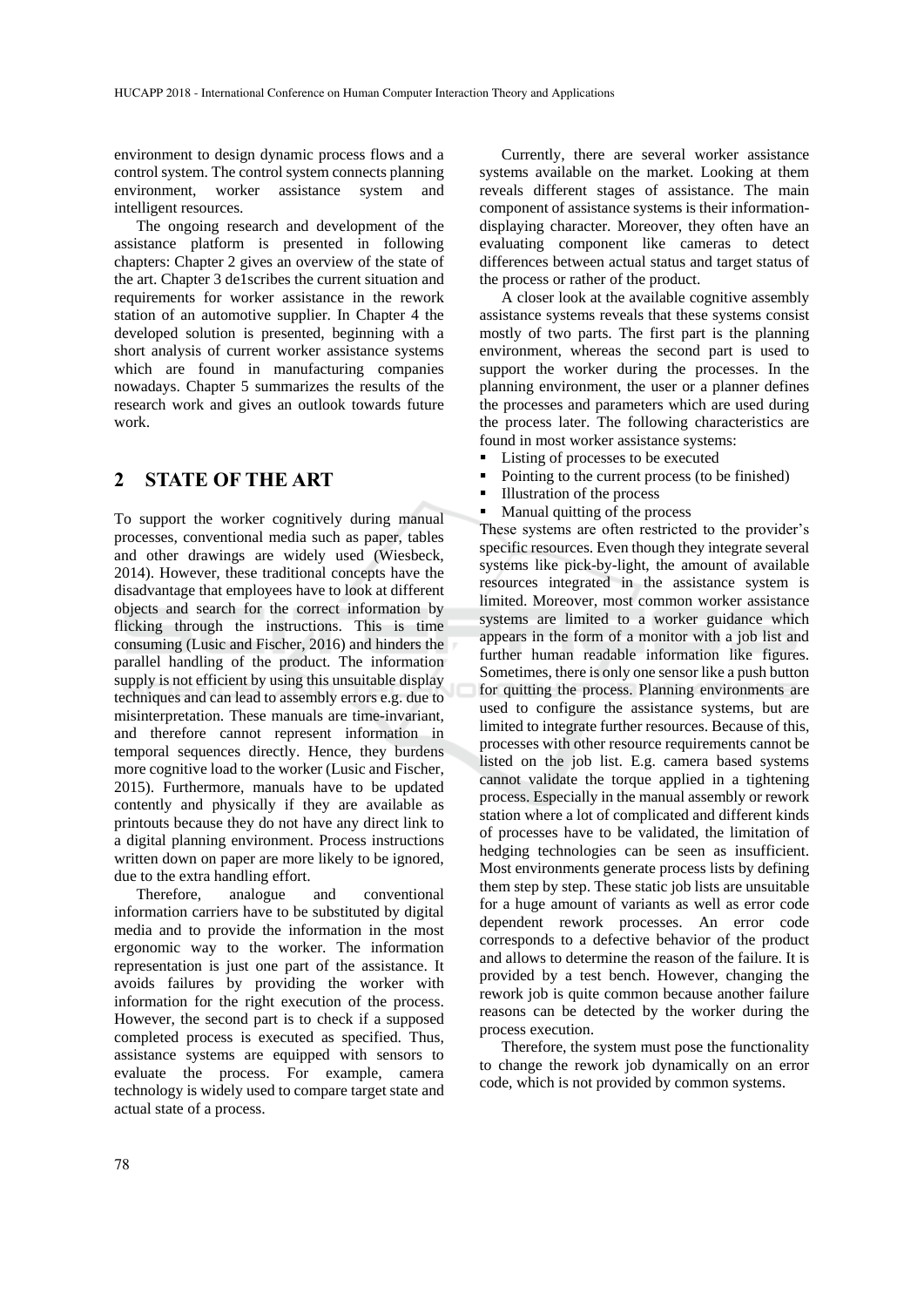# **3 ANALYSIS OF THE INITIAL SITUATION**

As the assembly assistance platform is developed for the application in real production environment, the conditions and initial situation are analyzed beforehand. The case is the assisted and ensured rework on faulty automatic transmissions after the final assembly and commissioning in production. As an automotive supplier, the transmission manufacturer faces high quality demands and is obligated to secure and document its processes. Due to the operational structure and economic reasons, this is achieved in the final assembly but not in the rework area.

An automatic transmission is made of a large quantity of parts which are assembled through complex processes. In the final assembly, (semi- )automated assembly lines are installed which provide a high degree of process validation as well as an extensive process documentation. The process validation results in high quality manufactured products. To validate the processes, the assembly lines are equipped with sensors and electronic resources that ensure the correct assembly process execution. In a testing bench, additional tests are performed to validate the quality and functionality. Faulty transmissions are sent together with an error code to the rework stations in order to get repaired and brought in a salable state.

In contrast to the final assembly lines, rework stations are structured as single workplaces and are dominated by a high degree of manual assembly processes. This allows a required degree of flexibility to repair all kinds of product variants and perform different rework jobs and processes at one workplace. But compared to the final assembly lines, the process validation and documentation in the rework station are insufficient, due to the lack of automated and technical equipment. Hence, highly skilled workers are needed which additionally undergo a special training program to be able to handle the rework job. Especially the lack of process validation can lead to mistakes during the process. In the final assembly line, the process validation ensures the correct and scheduled performance of a process as well as process documentation, which is necessary for traceability purposes to customers.

Since rework jobs require highly qualified workers with many years of experience, in case of sudden absence personal replacement cannot be found easily. Furthermore, experienced worker undergo a capacity intensive training to be qualified to work at the rework area. Thus, one objective of the

proposed assembly assistance platform is to reach a similar degree of process validation as in final assembly lines, but maintain the workers' adaptivity and ability to make situation based decisions. Another objective is to cover worker qualification and training on the job. Therefore, the assembly assistance platform consists of four important modules:

- Assistance system for guiding and qualifying workers
- Intelligent resources to validate and document the processes
- A control system that distributes planning data to resources and assistance system and connects all systems with each other
- A planning environment for creating dynamic and parametrized processes lists

The worker assistance system has to guide the worker through the rework job and support him to avoid any mistakes.

Following, the user profile is described. The developed system addresses women and men alike and there is no difference in the information/ content provided by the system or how the content is displayed. The user's age varies from early 20s to 60. Therefore, IT-affine and non-affine people alike are confronted with the system in their daily work. To address both types of users, users will be qualified and trained for working with the system. Furthermore, the user is involved in the design phase of the system and has the opportunity to give feedback concerning the design of the assistance system. As mentioned before, the average user is a skilled worker with at least three years of work experience in a similar production department, where similar but often "easier" tasks have to be performed. Hence, the user is familiar with the basic functionalities of the product (automatic transmission). Because a lot of product variants and different process have to be mastered, three skill levels (beginner, advanced and expert) have to be considered. Beginner starting in the rework area are supported by experts and trained for about half a year. He needs a higher grade of assistance e.g. of difficult processes and resource because he is still in learning phase and has to be trained. Users exceeding the training phase are of course more experienced. On this level, they don't need small stepped assistance and further explanation of processes, but additional hints or information e.g. during a bolt tightening process considering the tightening sequence or during the rework on a variant, which they don't handle / repair very often. Experts on the other hand don't need any hints. On this level, assistance is seldomly needed and detailed information is considered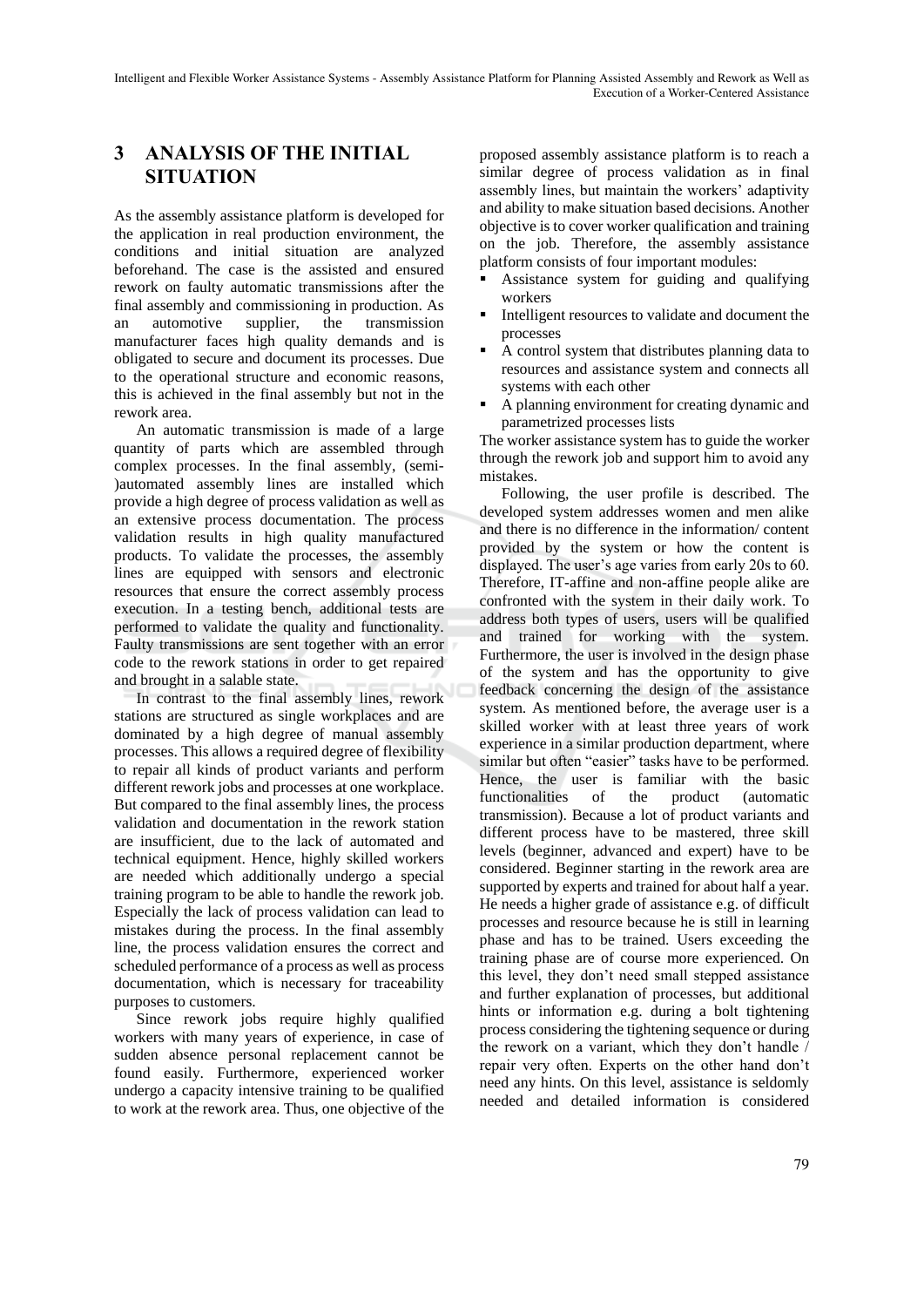disturbing rather than helpful. Therefore, the assistance system will provide only information about major repair steps and most importantly, give feedback to successful or faulty processes during repair. This last point was addressed by beginners and experts alike. To close the loop between human action and system behavior or rather the performed task a feedback from the assistance system is given. The feedback informs the user if a process is quit as planned or if something needs to be considered there. It needs to be considered that workers considered experts don't have more decision rights. The main difference is the degree of assistance, which is needed to complete the task.

The rework job is a set of processes which consists of three stages: the disassembling, the repairing process and the assembling of the product. Because of many different error codes in combination with a high amount of product variants, the worker assistance system has to generate the process and job list dynamically. Since the relationship between error code and job list is not unique, the worker should have the opportunity to take another process and job list, if he detects another reason for the error aside from the given job list code. Therefore, the assembly assistance platform has to allow a dynamic and resource independent generation of process sequences and an easy integration of resources.

Since the assembly assistance platform is used at the rework area, there are four requirements formulated which are similar to (Aehnelt and Urban,  $2015$ 

- 1. Information
- 2. Parametrization of resource and process execution
- 3. Monitoring and checking
- 4. Documentation

*Information* considers the ability of a system to provide the user with human readable data. A visualization complements the pure textual information as well as other forms of visualization by showing how and where to handle parts.

*Parametrization and process execution* concerns the data for smart resources. E.g. electronic resources can be configured through parametrization. Electronic bolt tightening tools often have the capability to drive a predefined bolt tightening curve and tighten bolts with certain parameters.

Continuous *monitoring and checking of* the process can be validated. As long as the current process is not quitted the worker knows that the process is not completed as planned. In case of a system failure, most assistance systems allow the worker to quit a process manually if the worker is sure that a process is finished correctly.

*Documentation* is mostly the last action of a process. If the process is finished certain process parameters have to be stored due to traceability purposes.

Every requirement listed above is fulfilled by a resource of the assembly assistance platform. E.g. the first requirement of the assembly assistance system is to provide the worker with information. The resource which can be used for that is a monitor. The second requirement is to execute the process. For this, a smart resource can be used. So for every requirement listed above a resource can be used to fulfill it.

# **4 DEVELOPMENT OF AN ASSEMBLY ASSISTANCE PLATFORM FOR THE MANUAL ASSEMBLY**

To use the assembly assistance platform in a modern factory environment, the following requirements and boundary conditions are considered:

- 1. The planning environment can use already existing data e.g. from the product design department
- 2. The planning environment is user friendly and can be used easily without any programming experience
- 3. The planning environment can handle multiple product variants
- 4. The planning environment can store the plan data in a suitable way so that a control system can use these data
- 5. The control system can read error codes and variant codes to generate a rework job list from an existing overall process list dynamically
- 6. The worker assistance system allows to dynamically expand the rework job if another failure reason is assumed
- 7. Additional resources can be easily integrated into the worker assistance system
- 8. The worker guidance offers reporting and feedback possibilities

Beside the analysis of final assembly as well as current state of rework area, the requirements considering the product and processes are also analyzed. Based on the analysis of the initial situation and a performed Failure Mode and Effects Analysis (FMEA), the critical product parts and processes which have to be validated during rework by the resources and functions of the assembly assistance platform are documented. As a result, the following requirements have to be considered and provided by the assembly assistance platform: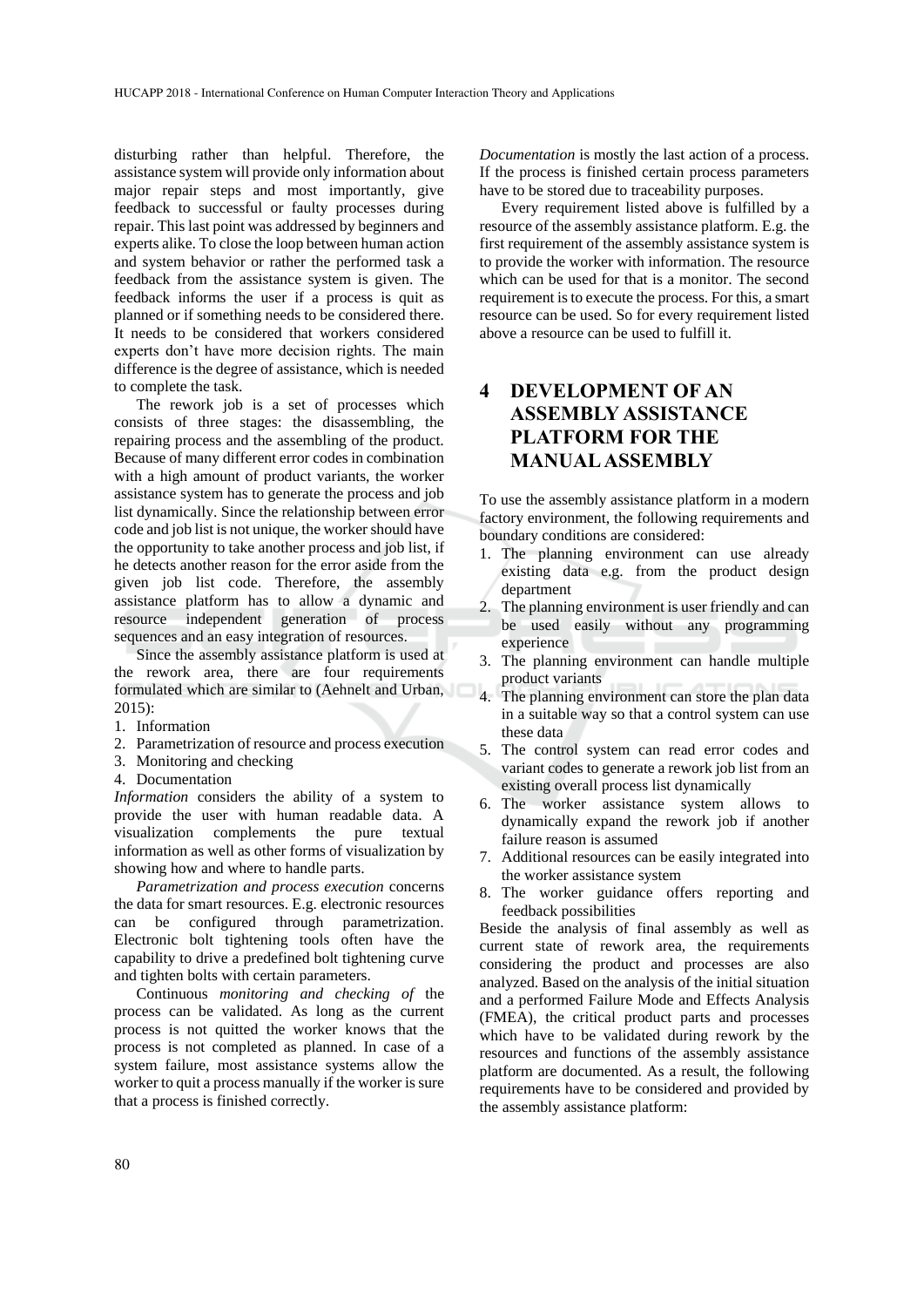Intelligent and Flexible Worker Assistance Systems - Assembly Assistance Platform for Planning Assisted Assembly and Rework as Well as Execution of a Worker-Centered Assistance

- 1. Checking if the right part is removed or assembled as well as positioned (e.g. tolerances) correctly
- 2. Checking if a disassembled part is placed in a defined component tray
- 3. Checking if a disassembled part is disposed as anticipated
- 4. Checking if the correct part is picked and assembled in the product
- 5. Checking if a process is performed as planned e.g. if a bolt tightening operation is executed correctly regarding tightening process, torque, angle and sequence

With the understanding of product, process and resources as well as the boundary conditions and requirements, the concept for the assistance platform is developed. The assembly assistance platform consists of four different modules. In Figure 1, the concept and framework of the platform with different modules is shown and unites the planning environment as well as the worker assistance system. Besides, the human role can be seen. The role is mainly to perform processes on the product. The worker guidance is the main interface between human and worker assistance system. It provides the user with main information about the product as well as the process but also allows to give feedback e.g. when a process needs to be quit. Another way to provide information to the user is by using the smart resources. Whenever the resources are not supposed to be used, they are disabled, which is a hint to the user that he eventually missed a step before or didn't commit it correctly.



Figure 1: Worker assistance platform consisting of a planning environment and worker assistance system.

In Figure 2, the current state of the worker assistance system with implemented resources is shown. As for now, it consists of a 2D camera, an IR-Camera, a laser projector and a worker guidance system. Further resources and functionalities to fit the described requirements are planned.



Figure 2: Current state of the work station with laser projector (1), 2D Camera (2), IR camera (3) and a worker guidance system (4).

### **4.1 Planning Environment to Configure Assisted Job Lists**

PUBLIC ATIONS To setup the worker assistance system, a planning environment is needed. To reduce programming effort, the planning environment has a GUI. Since the execution of the processes leads to the completion of the rework, the aim of the planning system is primarily to generate a resource afflicted generic process list (generic rework job list). The list allows to repair any component of any product variant and even helps handling the worst case scenario in which all components need to be replaced (or repaired). Therefore, the list contains all assemblies, subassemblies and parts (hereinafter referred to as product components) of the product's variant group. The approach to create that list is to begin with analyzing the product, derive the processes and assign the appropriate resources.

Initial point for the planning are the product data. Since there are always product variants which are similar to one another, a generic Bill of Material (BOM) can be used, representing all product assemblies, subassemblies and parts of the variant group. The first plan data to be specified is the error code. It has to be attached to the products assemblies,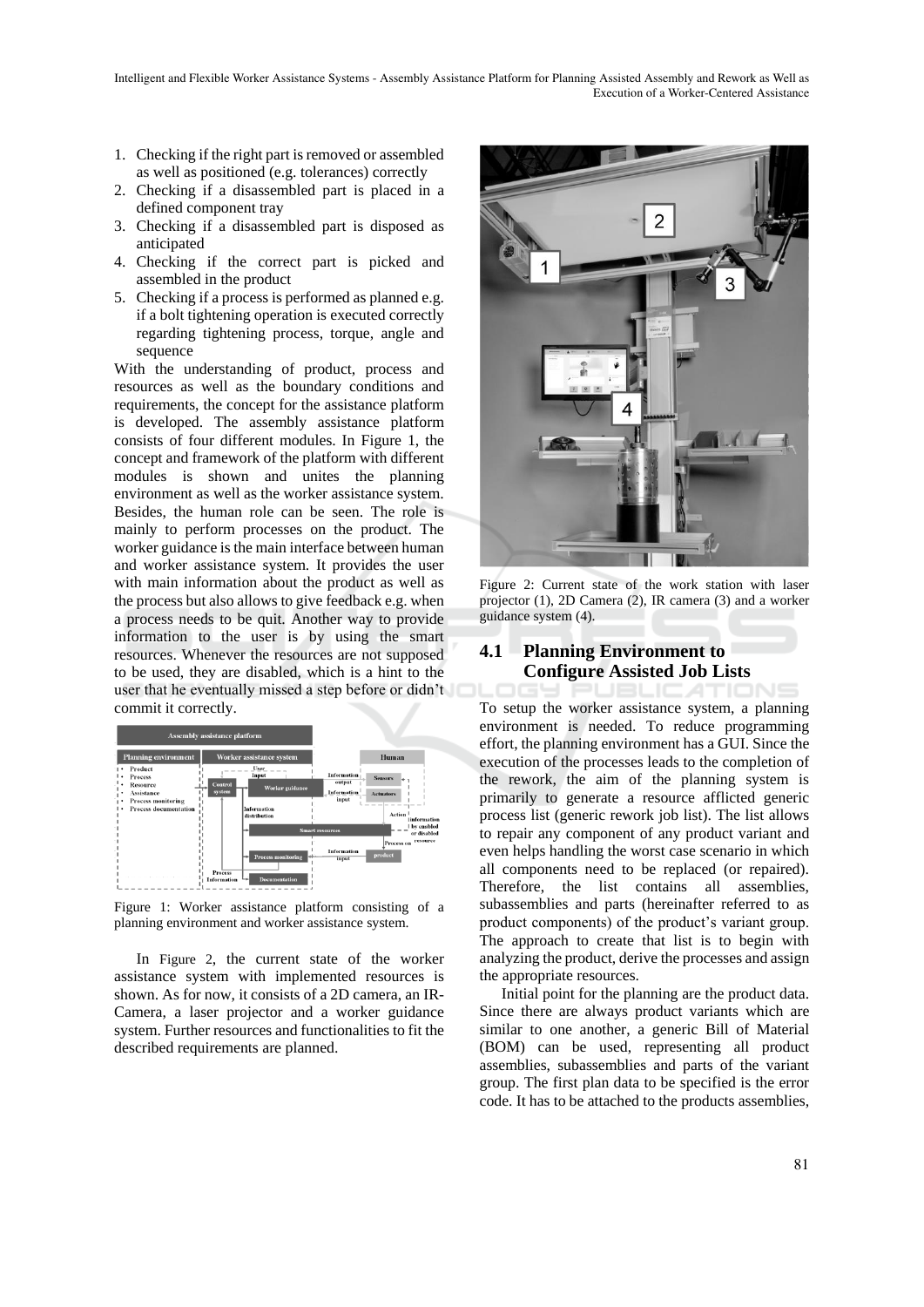subassemblies or parts. The error code determines which product part needs to be handled, repaired or replaced and allows the control system to calculate the disassembly path. The product data and requirement which determine how the product is assembled can be received from other department, like the development department.

Knowing the product requirements, in the next step all disassembly as well as assembly processes are derived and linked to product components. Thus, for each component a corresponding process exists and a generic process structure (similar to the BOM structure) is created. Since the planning data are used later to control the worker assistance system, process data needs to be enriched with resource configuring data, which are human readable as well as machine readable. Machine readable data are meant to be used as input data for resources or contain information to receive data from the resource to validate the process. For example, process parameters such as bolttightening-torque, bolt-tightening angle, article number, guidance information, etc. are some of these parameters.

The next step after creating the generic process structure is to create variant specific process structures by loading variant specific BOMs. In case of matching, the according process steps are kept whereas not matching process steps are removed. Process parameters have to be received from other departments or derived from the product structure. By known process parameters, the last step is to define variant specific resources to execute the processes.

The job list in the planning environment contains the disassembly as well as the assembly. In Figure 3, an overall rework job list is shown which represents the worst case scenario, meaning that every product component needs to be handled and the whole product needs to be disassembled and assembled. The dark squares represent the processes. Since the assembly and disassembly can vary considering the used resource, the assembly process is marked with a dash to symbolize the difference. Up shifted (and down shifted) process (e.g P2.1, P2.2, P2.3) are attached to subassemblies. The upper (bright) layer contains the disassembly path while the bottom one (dark) contains the assembly path. The repairing process is not regarded yet. They are defined separately and attached to the error code. A rework process can contain:

- Replacing a presumably defect part
- Assembling a missing part skipped (forgotten) in the final assembly
- Checking for craze or damage during assembling
- Exfoliation and cleaning the parts afterwards



Figure 3: Overall process list with disassembly (bright lane) and assembly (dark lane) processes, repair processes are not considered yet.

However, the overall process list does not pose any rework job list. The work job list depends on the error code and lists process steps that lead the worker to the affected product component and consists of a disassembly stage as well as a repairing and an assembly stage. The rework list is generated by the control system.

### **4.2 Control System to Generate Error Code Dependent Rework Jobs and to Distribute Data to the Right Resources**

Since the planning environment and worker assistance system are separated, there needs to be a control system which executes the rework job as generated based on product variant and error code. The control system needs two initial information to generate the rework job. The first information is the product variant and the other the error code. Based on the error code, the faulty product part is determined and a rework job list is generated. The rework job list contains all processes which are necessary to get to the product repaired. In Figure 4 and Figure 5, two different rework job lists for different rework cases and different degrees of disassembly are shown. Using the plan data set in the planning environment, the job list is dynamically created by the control system and depends on the given error code. The repairing process is settled in the turning point between disassembly (upper lane) and assembly (bottom lane).



Figure 4: Case 1: Rework job shown as graph. The repair process is the turning point between disassembly and assembly.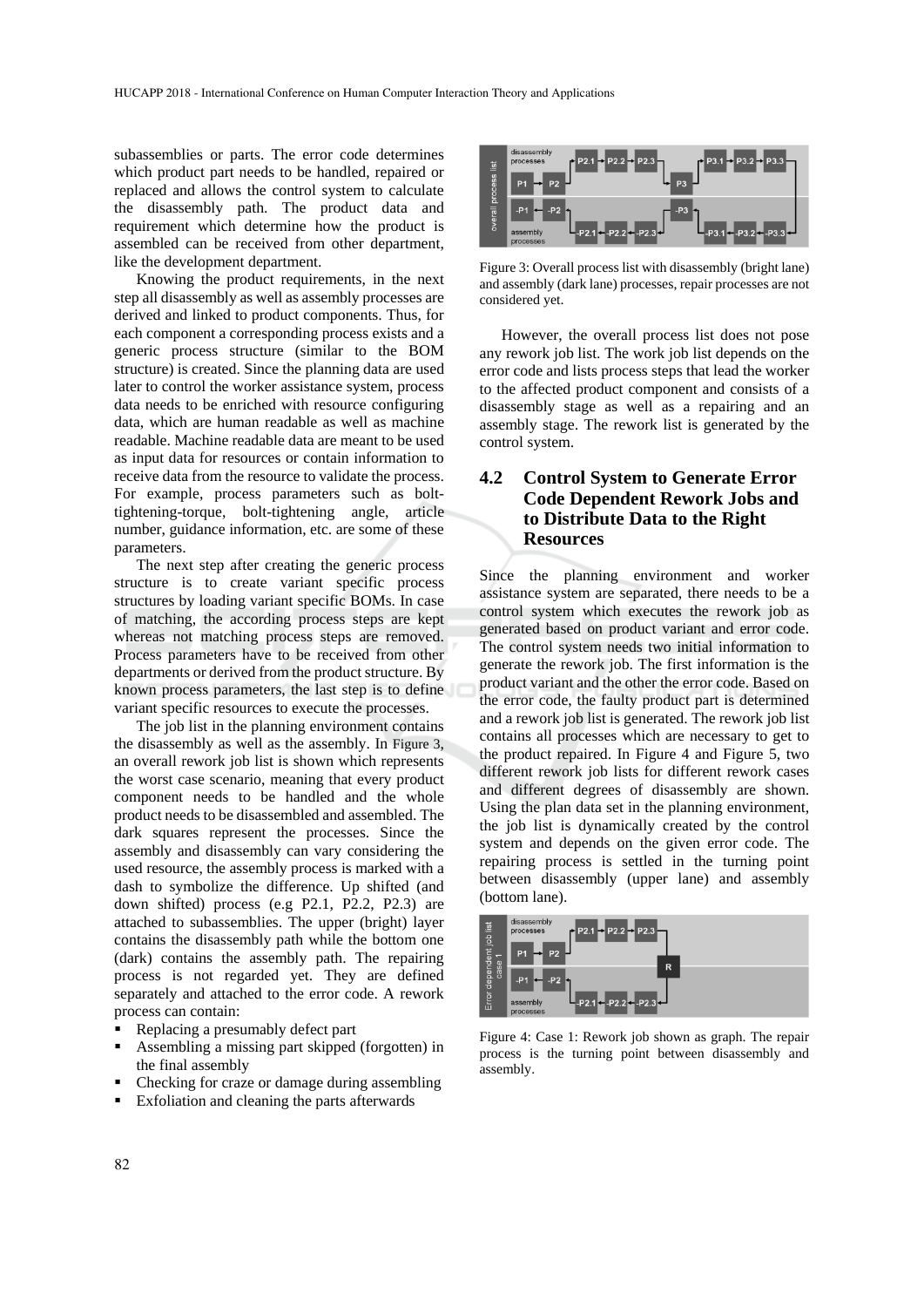

Figure 5: Case 2: Upstream assemblies are not disassembled, but taken out all in one.

However, during the rework another reason of failure can always be discovered than suggested. Therefore, the worker assistance system has to allow to switch the path to another part, if another reason is assumed. When the rework job list is set, the control system reads the first process and distributes the machine data to the corresponding resource.

When the process is executed, it awaits a feedback signal from the monitoring resource. If the feedback is positive, the process data are stored for documentation purposes and the next process can be executed. However, the worker has the possibility to choose another reason of failure. The control system then calculates the path from the current position to the new targeted position.

The combination and connection of planning and control system allows to generate new rework jobs based on defined reference products and processes, also new paths during rework. This and the description of process parameters beforehand make a dynamical system possible, without modelling every single rework job and product variant with their processes.

### **4.3 Worker Assistance System to Support Worker during the Rework Job**

The worker guidance in form of a user interface (UI) is the access point for the worker to interact with the assistance system. The UI presents data similar to (Aehnelt and Bader, 2015) considering the process, the product as well as the resources. The data are human readable as shown in Figure 6. The processes are listed on the left side (1) and are ticked green by the system whenever they are finished according to plan. In the same list, the next process is already highlighted and hints to the task to be carried out next. The current process execution is presented by a picture or an animation (2) based on the product data. This visualization helps the worker to find the right assembly place at the product. Especially for beginners or less experienced workers, an animation is helpful to find the right mounting place on the product. Another advantage is that a picture can be

easily created from given a CAD (Computer-aided design) model. On the right side of the UI, information considering the resource to be used (3) is provided. Beneath the resource information there is an extra field for additional background information considering the process or certain product (4). Its purpose is to explain why certain processes need to be done to develop awareness and avoid attempts passing processes, due to the lack of knowledge. Beneath the product part, there is a detailed explanation of the process in case that the worker does not know the process at all (5). At the bottom, there are three buttons placed. The first button allows the worker to demand more information considering the current process (6). The second one quits the process manually (7). Manual process quitting is shown in the process list by an orange tick beside the process. The third button allows the user to toggle between expert and beginner mode (8). The purpose of these modes is to provide beginners and inexperienced worker with sufficient information but avoiding annoying experienced worker with an information overflow. This mode is designed for beginners as well as trainings and qualification for certain variants. Moreover, if an experienced worker needs more information for just one process, he always has the option to do so. The UI is implemented as a web application and can be used platform independent. Being an important part, the UI is considered a resource and a part of the worker assistance system. A further visualization system is the laser projector (1 in Figure 2) which can be used to show the exact order of bolt tightening processes or highlighting a component which has to be handled or dis/assembled.

In the current state of the work station setup, the process checking/ validation is done by two different systems. First of all, there is a 2D camera (2 in Figure 2) which will only check if the live captured image matches the reference image. In case it does, the process is triggered as correctly carried out. This kind of checking is only applicable if the monitored product property is limited to a completeness control. The 2D camera can be replaced by 3D cameras to ensure that an element is placed correctly e.g. regarding the depth. Since the image evaluation technology is processing intensive, it is mostly reduced to a small area and is not suitable for every assembly process. Since reference images mean that appropriate processes need to be recorded once, an alternative can be to generate the reference data from CAD to avoid media disruption. Other technologies involve camera technology (C) too, but reduce the range of processed wavelength. In this case e.g. only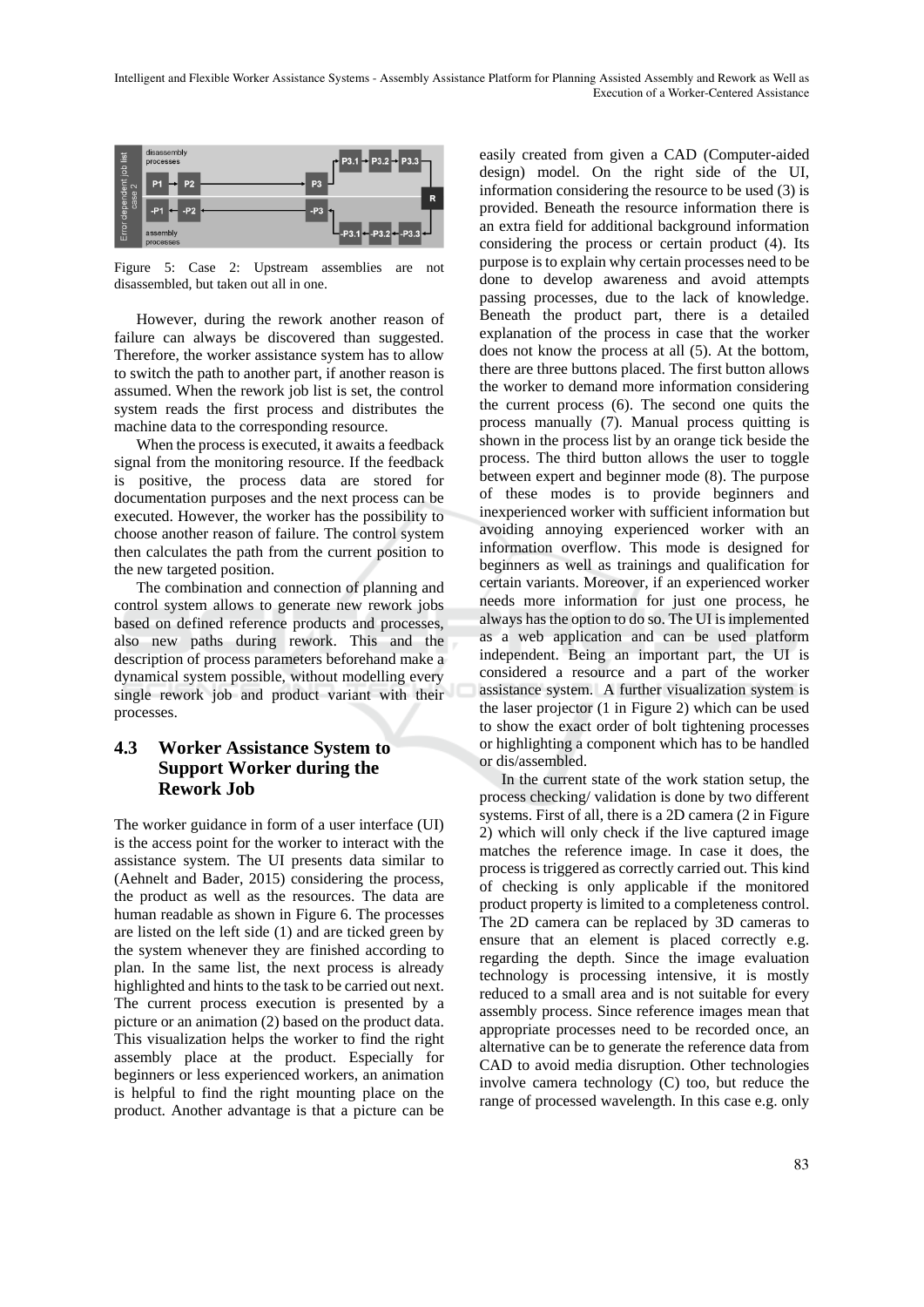infrared LEDs can be detected and used to determine the position and orientation of an IR-LED afflicted object.



Figure 6: Worker guidance to lead the worker through the assembly and allow him to interact with the worker assembly system.

# **5 CONCLUSIONS AND OUTLOOK**

This paper describes the development of a human centred assembly assistance platform which allows to design and configure the worker assistance system. To configure the worker assistance system and setup the job list with less programming knowledge, a planning environment for assembly planning engineers is developed. In this environment, information about parts, processes and resources are linked with each other to create the maximum job list for rework. Depending on an error code the job list is dynamically modified by the control system. For the modification and reduction of the maximum job list, a specific rework process is added which describes the repair work to be executed. The information of the job list is processed by a worker guidance system to provide human readable information to the worker. The worker assistance system is equipped with resources to document process results like cameras and EC-driver. Moreover, the worker assistance system allows short termed change of rework jobs as well as different stages of disassembly, if the worker detects unexpected failures.

For the planning environment, a concept exists which will be implemented as a software solution in the near future. On the worker assistance system side, development considering the process evaluation are still ongoing and concentrated on the development of a 3D camera based completeness checking. This shall improve the reliability of recognition and allow easy creation of reference data by using CAD models, which can configure any rework station.

## **ACKNOWLEDGEMENTS**

This paper was written in the framework of the research project NeWiP which is funded by the German Federal Ministry of Education and Research (BMBF) and supervised by the lead partner PTKA-Karlsruher Institut für Technologie under the funding code 02P14B203.

### **REFERENCES**

- Aehnelt, M., Bader, S., 2015. *Information assistance for smart assembly stations*, Scitepress.
- Aehnelt, M., Urban, B., 2015. In *The Knowledge Gap: Providing Situation-Aware Information Assistance on the Shop Floor*, *Second International Conference, HCIB 2015,* Springer.